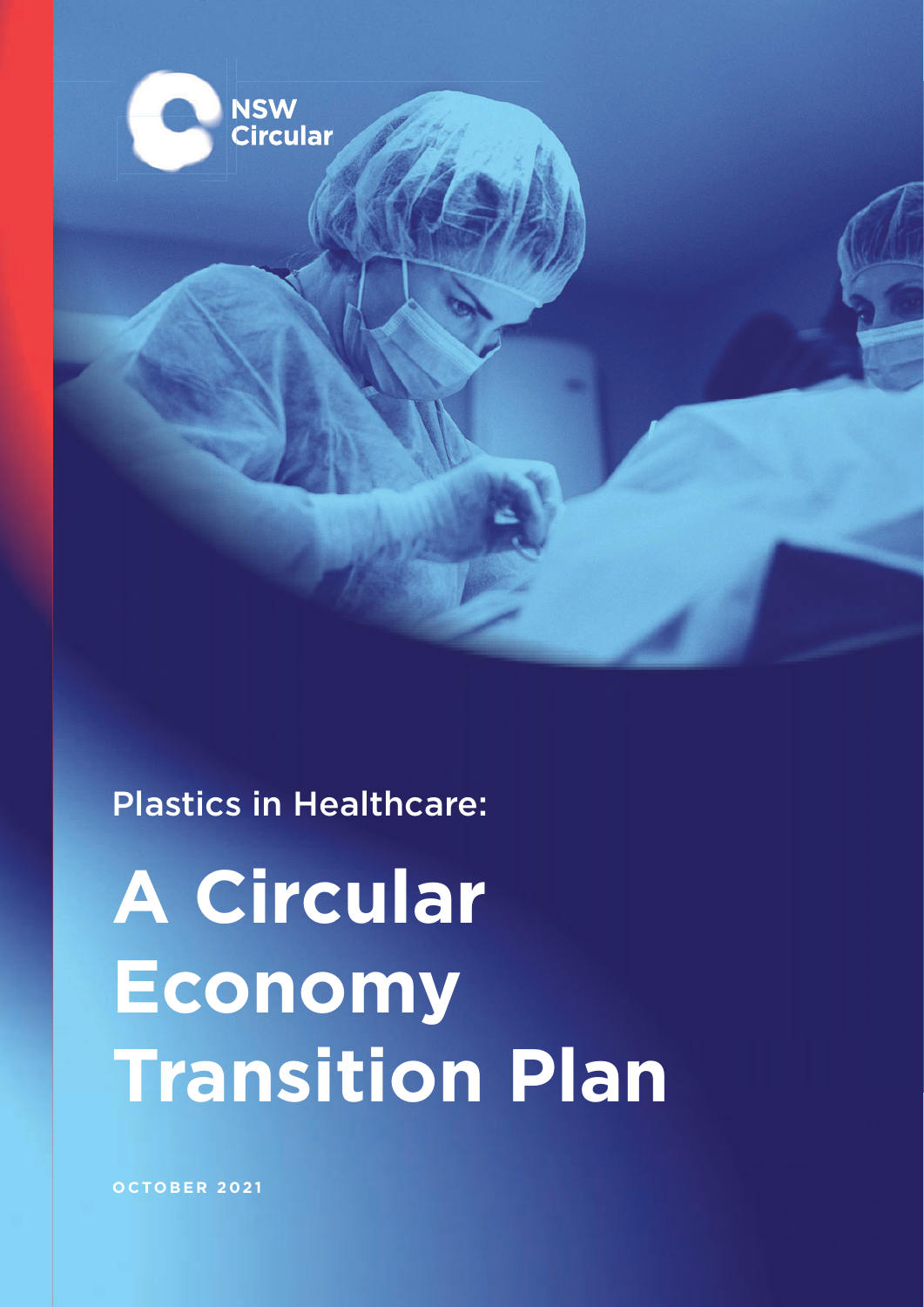#### Acknowledgement to Aboriginal people

We acknowledge the traditional custodians of Country and pay our respects to Elders past, present and emerging. We recognise that our built environment and activities are on Aboriginal land and commit ourselves to thoughtful, inclusive and respectful ongoing management of these places.

Published in October 2021 by NSW Circular.

Any reproduction in full or in part must mention the title and credit the above-mentioned publisher as the copyright owner.

© NSW Circular 2021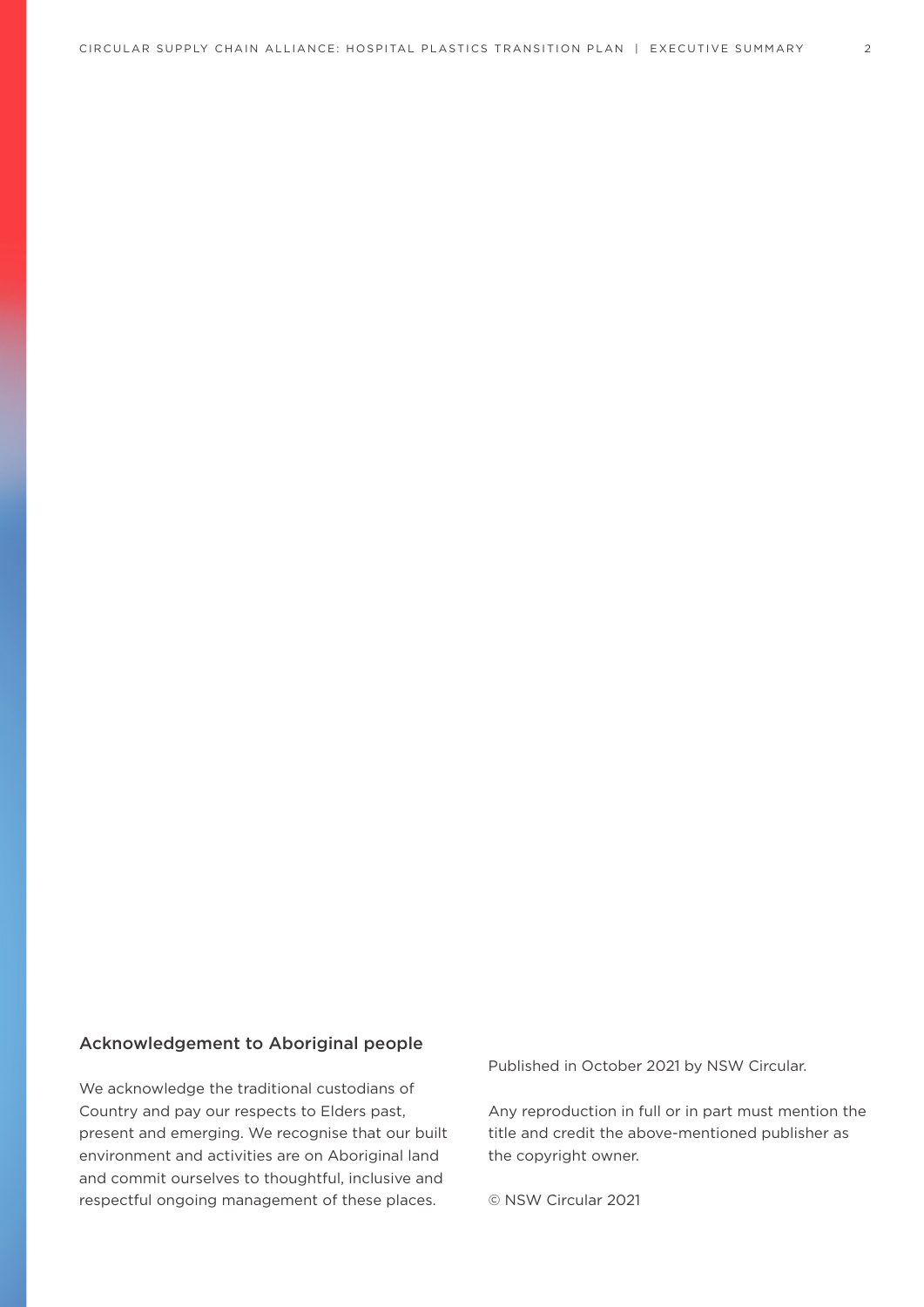## **Table of Contents**

| <b>Contents</b>                                     | $\overline{\mathbf{3}}$ |
|-----------------------------------------------------|-------------------------|
| <b>Executive Summary</b>                            | $\overline{\mathbf{4}}$ |
| Building a Circular Economy in Australian hospitals | $\overline{\mathbf{4}}$ |
| Impact and benefits to NSW                          | $5\phantom{1}$          |
| <b>About NSW Circular</b>                           | $6\phantom{a}$          |
| <b>The Opportunity</b>                              | $\overline{z}$          |
| NSW public hospitals                                | $\overline{z}$          |
| <b>Detailed Outcomes</b>                            | $\bf{8}$                |
| Circular Supply Chain Alliance - Hospital plastics  | 8                       |
| <b>Circular Research &amp; Industry Challenges</b>  | 10                      |
| <b>Resources</b>                                    | 11                      |
|                                                     |                         |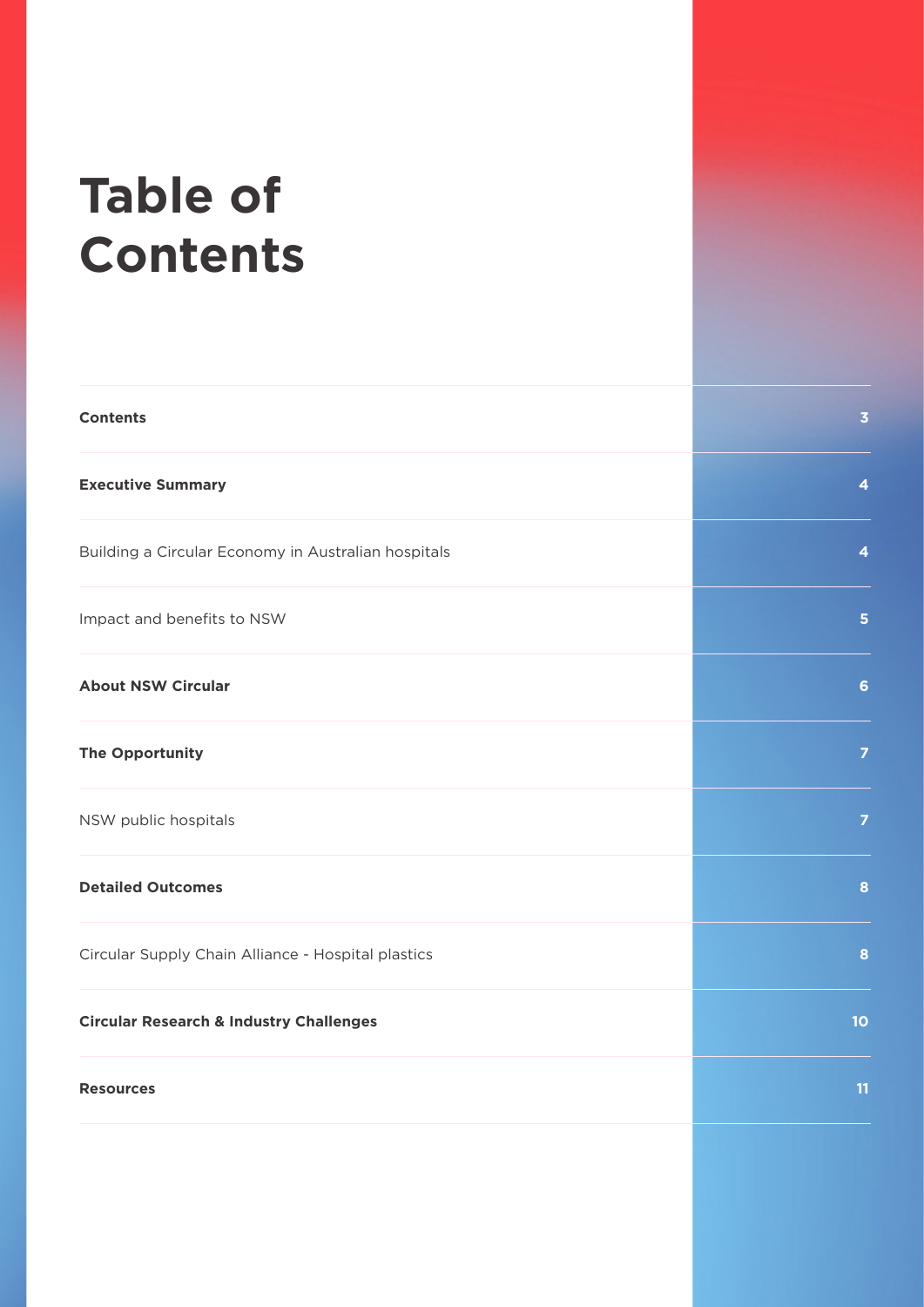## **Executive Summary**

Building a Circular Economy in Australian hospitals: Turning clinical plastic waste into revenue & jobs

Waste audits in Australian and UK hospitals suggest that between 40-60% of waste going into clinical waste streams is non-clinical, of which substantial amounts are potentially recyclable.<sup>1</sup>

NSW Circular's first Circular Supply Chain Alliance - Hospital Plastics targeted clinical hospital plastics (Polypropylene (PP) and Polyethylene (PE)) and the development of a new sustainable supply chain for those plastics that will reduce waste to landfill and generate new economic opportunities by keeping resources in the market longer. The Project was formed with [NSW Circular](https://www.nswcircular.org/), [St Vincent's Hospital](https://www.svhs.org.au/)  [Sydney](https://www.svhs.org.au/), Allmould Plastics Group, and [University of](https://www.smart.unsw.edu.au/)  [New South Wales](https://www.smart.unsw.edu.au/), with input from Reference Group members2:

#### Key Outcomes

- **1** The Project collected over 80,000 pieces of waste plastic over a 3 months from a single hospital (196 beds) - almost equal to the total amount of plastic food packaging collected in litter clean-ups across Australia in 2018-19.3
- **2** The Project collected 205kgs of plastic equal to the weight of 41,000 plastic bags which were included in recycled products:
	- a. 1,500 roller door wheels enough to equip 500 garage doors; and
	- b. 7400 building industry grommets & packers deployed across Australian sites.
- **3** The Project included selected clinical areas in the hospital, which accounted for 28% of all ampoules and 11% of all needle caps used in the hospital. If the scheme was expanded to cover all clinical use of these two items alone, this would recover nearly 2 million pieces of plastic a year from this one hospital, weighing over 4 tonnes a year.
- **4** The collection of just these two items across the NSW public health system could save nearly 70m pieces of plastic from landfill amounting to 150 tonnes and generate savings of \$150,000 each year. Increasing the volume of plastics collected to 1080 tonnes each year would create 10 new ongoing jobs in local plastics recycling to manage the materials being repurposed 4.
- **5** Moving beyond these two items, if the estimated 40-60% of recyclable waste currently going into clinical waste streams was recovered, there are potential savings of \$2-3m a year across the NSW Health system that could be reinvested into patient care. This amount would, for example, free up resources to hire an additional 40 nurses. If this additional 2,000-3,000 tonnes of diverted waste was high quality plastic similar to that collected through the Project, this could also potentially generate an estimated 19-29 jobs in plastics recycling<sup>5</sup>
- 1 McGain et al, An audit of potentially recyclable waste from anaesthetic practice, Anaesthesia and Intensive Care, Vol. 37, No. 5, September 2009, pp. 820-823; McGain et al, An audit of intensive care unit recyclable waste, Anaesthesia, 2009, Vol 64, pp 1299-1302; Runcie, H., Sort your waste! An audit on the use of clinical waste bins and its implications, Future Healthcare Journal, Vol. 5, No. 3, Oct 2018, pp. 203–206; Hutchins et al, Coming round to recycling, BMJ 28 March 2009, Vol. 338, pp. 746-748.
- 2 Reference Group Members See Appendix 1.
- 3 World Wildlife Fund, Plastic Revolution to Reality, Jul 2020
- 4 AllMould Plastics requires PE & PP feedstock capacity of 1080 tonnes to support 10 FTE
- 5 Based on NSW Circular analysis and estimates by partners in the Project.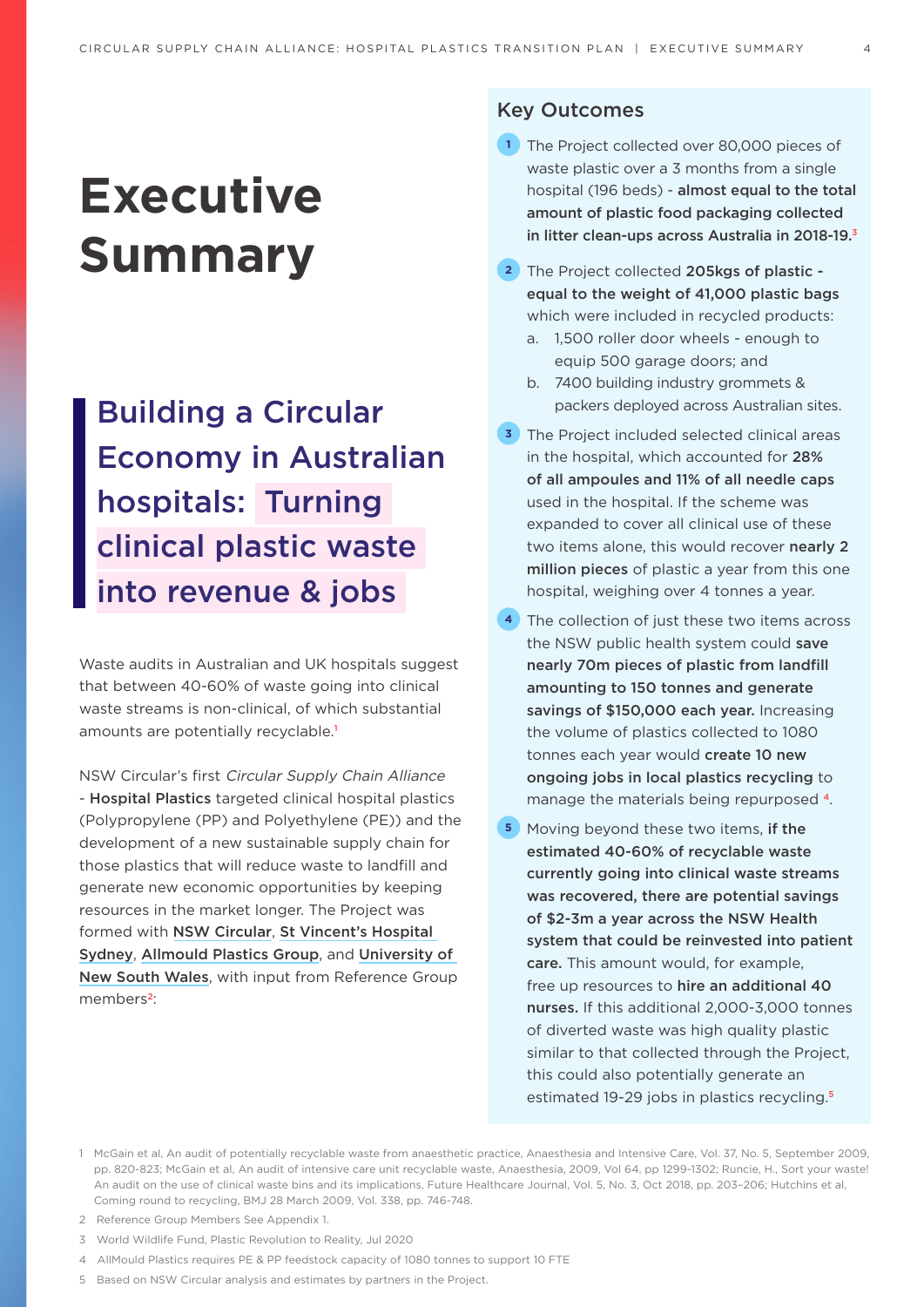#### **E X E C U T I V E S U M M A RY**

### Impact and benefits to NSW

The Circular Supply Chain Alliance - Hospital Plastics demonstrated the significant scale-up potential for clean stream uncontaminated plastic hospital waste in NSW that would create jobs, catalyse new local manufacturing, reduce carbon and avert high-quality plastic resources from landfill.

It concluded that it is possible to extract value and design out waste without compromising health or safety in complex hospital environments. The Project demonstrates how even small-scale projects like this can catalyse longer-term supply circular supply chains, and with it new jobs and economic opportunities. As a direct result of this Project:

#### Jobs

The regional business partner Allmould Plastics Group is now negotiating with waste service companies and hospitals to increase its PE and PP feedstock capacity to 1080 tonnes. This will enable 10 full-time employees and support a multi-million dollar investment in plant upgrades. This indicates the ready potential for further job generation, given the Project was focused on a small percentage of the total PE plastics used in clinical settings. In addition, recovering just 40-60% of recyclable clinical waste can create \$2-3m annual savings across the NSW Health system and if reinvested back into patient care could hire, for example, an additional 40 nurses.

#### Carbon reduction

Recycled PP recovered from this Project was used to make new products with a carbon footprint 17 per cent smaller than if the same products were made using virgin plastic.<sup>6</sup>

#### Scaling & Meeting NSW Plastics Action Plan 2021

New partnerships have been established to scale this Project. [Hunter New England Local Health Districts](https://www.hnehealth.nsw.gov.au/) and [Northern Sydney Local Health District](https://www.health.nsw.gov.au/lhd/Pages/nslhd.aspx) have signed MOUs with NSW Circular to establish new Circular Supply Chains for hospitals. This Project is designed to support all NSW hospitals in meeting the [NSW Plastics Action Plan 2021](https://www.dpie.nsw.gov.au/our-work/environment-energy-and-science/plastics-action-plan) targets of an 80 per cent recovery rate of resources from all waste streams by 2030. Additionally, Healthshare NSW, a member of the program reference group, is now establishing programs to recycle Personal Protective Equipment (PPE) and filter microplastics from water in NSW public hospitals. NSW Circular will support this work.

#### Research & Industry Collaboration

The Project identified 13 key problems to be solved by researchers, industry and government as it seeks to extract value from hospital clinical single-use plastic products and address barriers in order to effectively scale the Project outcomes. These challenges are in three main areas and are common to many sectors transitioning to the circular economy:

 Transport Options to reduce transport costs & carbon

 Behavioural change Customer journeys, education and training

 Design Reducing waste volume, contamination & handling costs

This Program has applications across the Australian healthcare sector. NSW Circular encourages any hospital or medical centre to apply these approaches, to use our Playbook and reach out to us for support and research to achieve a Circular Economy future.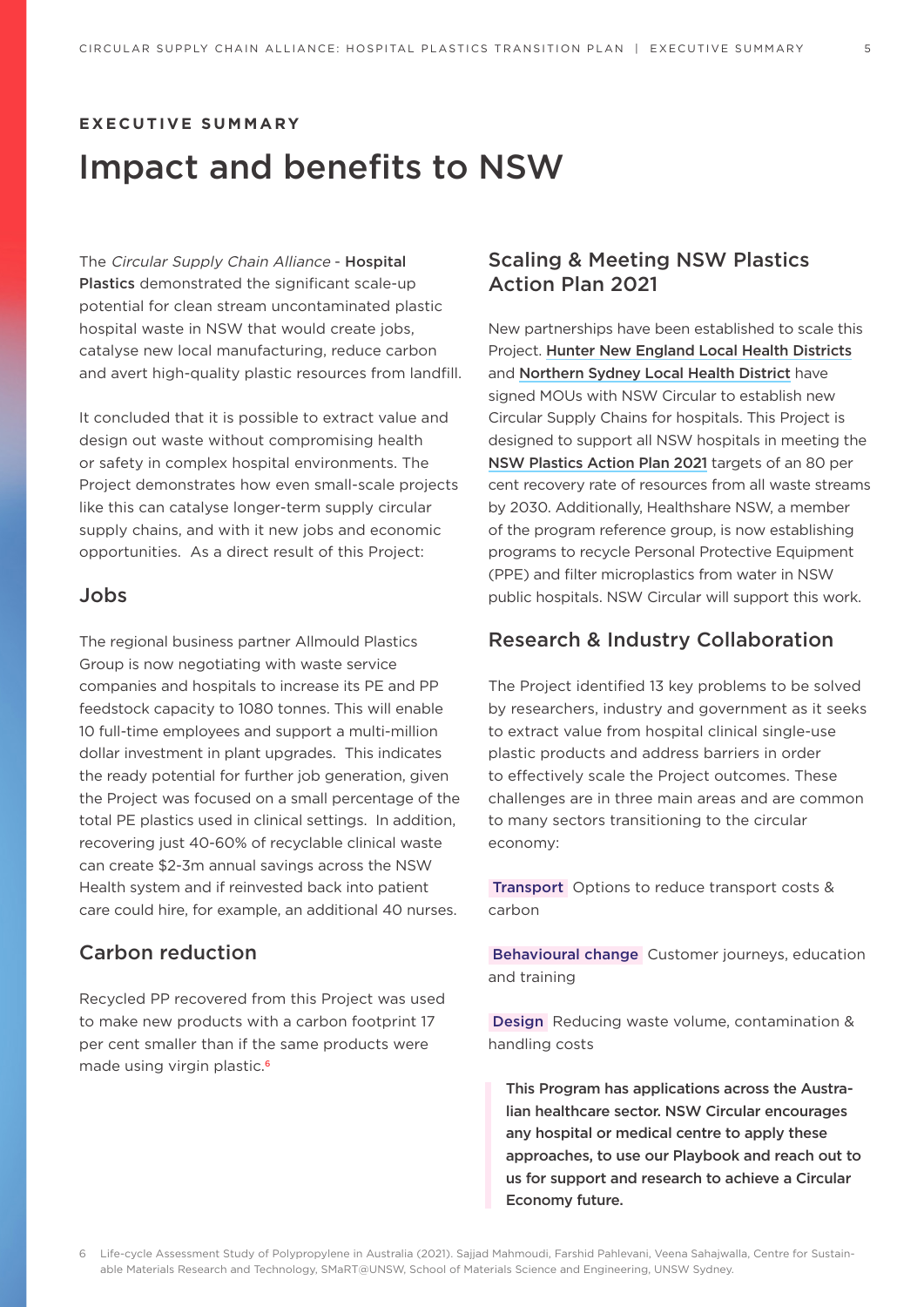## **About NSW Circular**



NSW Circular is a unique cross-sector innovation network set up to accelerate the pace of change towards a circular economy. Created by the Office of NSW Chief Scientist & Engineer and now part of Invest NSW, we are hosted by UNSW. NSW Circular empowers government, industry and people to transition to a circular economy through impactful research and collaborations.

#### Mission to fast-track the transition to a circular economy by:

- Providing transparent and open circular economy data to the market
- Helping to deliver new circular economy markets, infrastructure and services
- Working collaboratively with industry government & researchers to remove barriers and scale the circular economy
- Empowering people to promote circular behaviours and change

NSW Circular has an Australian-leading collaboration platform bringing together research with industry and government to enable organisations to remove barriers and unlock the \$2 trillion circular economy potential in Australia.

#### **NSW Waste and Sustainability Materials Strategy 2041** <sup>7</sup>

The Circular Economy is a systems change that requires many technical and non-technical problems to be solved. We are working to remove barriers across finance, economics, infrastructure, markets, policy, data, procurement and policy. Our three strategic focus areas are Circular Economics & Research, catalysing new Circular Supply Chain Alliances, and Collaboration through our unique industry, government and research collaboration framework.

The Circular Economy is the new economic framework that enables economic growth in a resource-constrained future. It takes a different approach to materials management designing out waste and promoting reuse and recycling. Keeping materials in the economy longer extracts more value, generates jobs and promotes regenerative systems that can protect biodiversity and reduce carbon.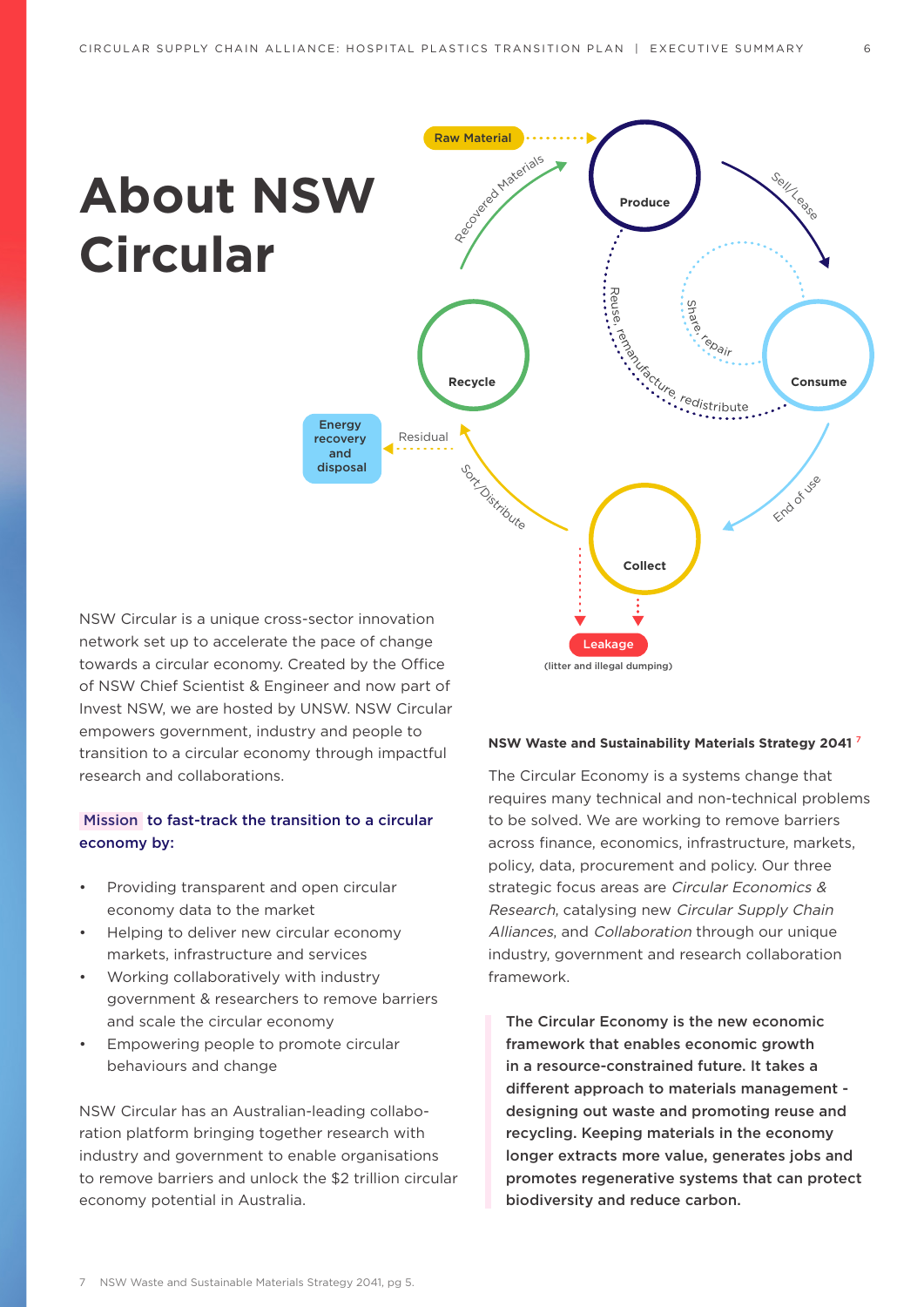## **The Opportunity** NSW public hospitals

This Project represents a microcosm of the NSW healthcare system. From just a small fraction of plastic waste production, genuine value was established. It is estimated that the collection of even just needle caps and ampoules across the NSW public health system would save nearly 70M pieces of plastic from landfill amounting to 150 tonnes and generate savings of \$150,000 each year.

NSW public hospitals use nearly

**38 million syringes a year** resulting in an estimated

## **57 tonnes of needle caps**

put into clinical waste. By comparison, the St Vincent's three-month trial included only 300.000 syringes.

Waste audits have found

### **as much as 60%**

of material found in clinical waste

## **is non-clinical**

and potenitally suitable to be

### **recycled**

for re-manufacturing into new products.

Moving beyond these two items, if we can recover the estimated 40-60% of recyclable waste currently going into clinical waste streams that don't need to be there, we could see savings of \$2-3m a year across the NSW Health system that could be reinvested into patient care. This amount would, for example, free up resources to hire an additional 40 nurses.

#### Public healthcare in NSW is reported to cost

## **million**

annually, a significant proportion of which is for clinical waste.

The collection of just needle caps and ampoules (the products collected in the demonstration project) could save the NSW public health system nearly

## **70 million**

pieces of plastic from landfill amounting to

**150 tonnes and generate savings of \$150,000 each year.**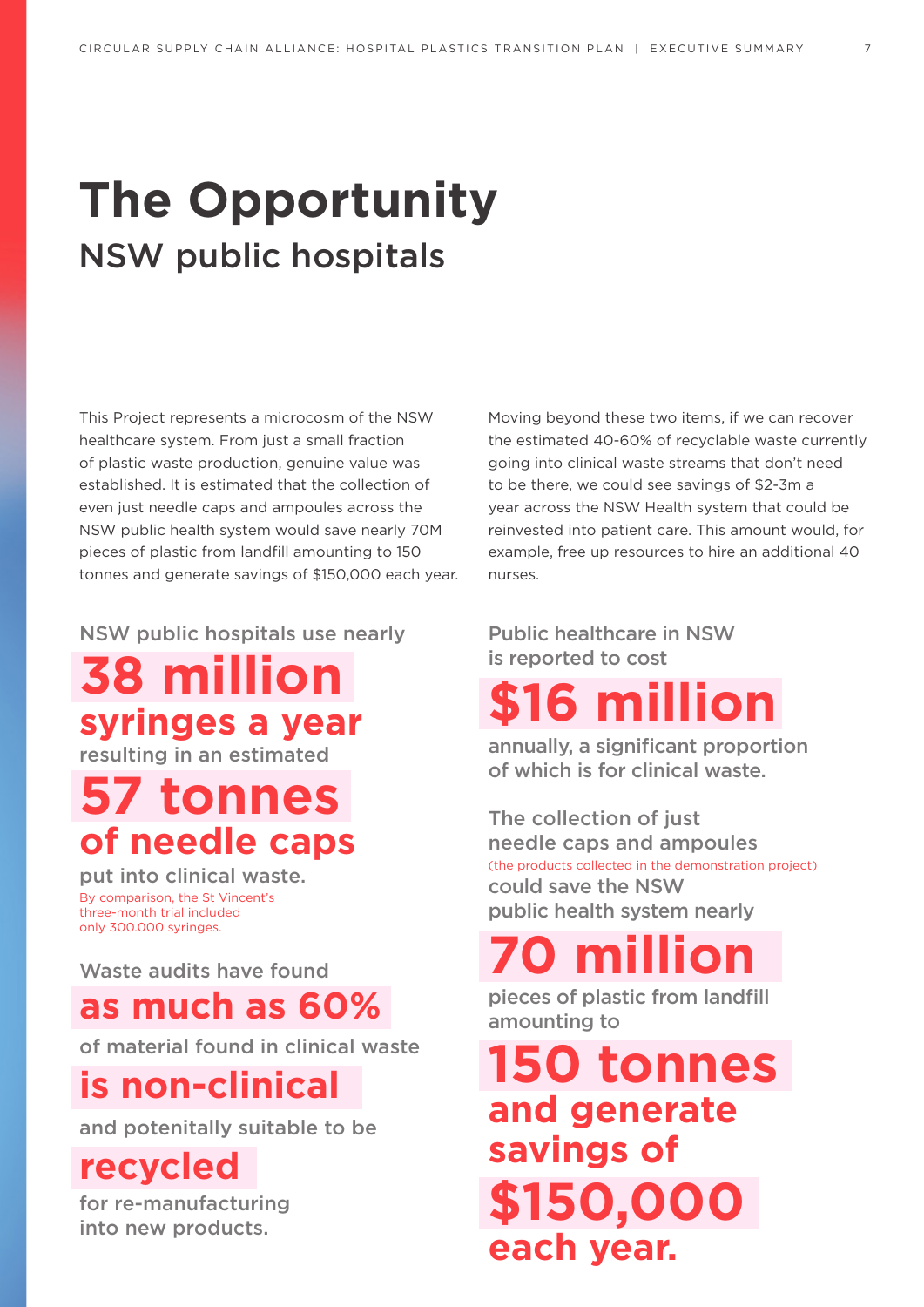## **Detailed Outcomes:**

Circular Supply Chain Alliance Hospital plastics

The purpose of the Circular Supply Chain Alliance - Hospital Plastics program was to design and test a circular economy model in a clinical setting at St Vincent's Hospital. It provided the opportunity to understand the limitations, barriers and potential opportunities from a different approach to clinical waste management. The outcome has been to increase the knowledge base about how to change practices in healthcare settings.

**THE NSW CIRCULAR SUPPLY CHAIN ALLIANCE HOSPITAL PLASTICS DEMONSTRATION PROJECT:**

**205kg** of plastic from landfill **Diverted** 

**80,000** pieces of plastic of recycling Sorted

**8 hours** per week of volunteer labour Engaged

Found that making PP granules from plastic waste has a

## **carbon footprint 94% smaller**

than producing PP granules out of virgin materials.

Virgin material processed into plastic granules for manufacturing in Australia travels more than

## **19,000km before reaching our shores.**

### **using 16% recycled**

polypropylene plastic in manufacturing reduced the

**carbon footprint 17%** in comparison to those made from

## **100% virgin materials.**

### Identified potential **recurrent savings**

to the hospital total waste bill of at least

**\$55,000.**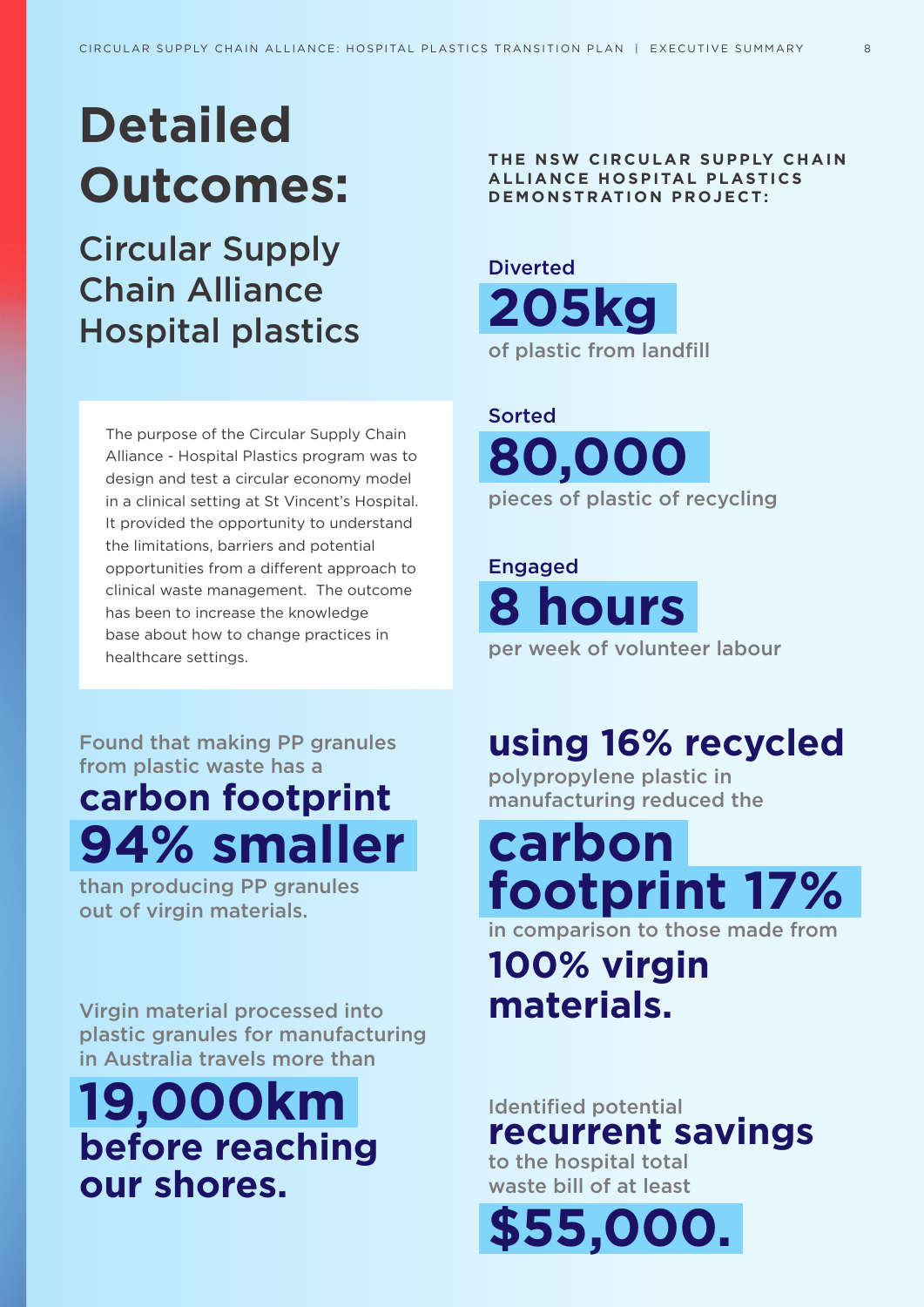### The Circular Supply Chain Alliance Hospital Plastics Program

- Diverted 205.2kgs of clinical plastics from landfill and incineration in a three month period, the equivalent of taking 41,000 plastic bags out of circulation, including:
	- 157.7kgs of Polyethylene (PE) ampoules
	- 47.5kg of Polypropylene (PP) needle caps
- The Project collected over 80,000 pieces of waste plastic over a 3 months from a single hospital (196 beds) - almost equal to the total amount of plastic food packaging collected in litter clean-ups across Australia in 2018-19.<sup>8</sup>
- The needles and ampoules collected across just 5 hospital wards, 9 operating theatres, a day theatre and an outpatient site, represented a recovery rate of:
	- 28 per cent (157.7kgs) of total Polyethylene (PE) ampoules used in the hospital over the three month project
	- 11 per cent (47.5kgs) of total Polypropylene (PP) needle caps used in the hospital over the three-month project
- If the scheme was expanded to cover all clinical use of these two items alone, this would recover nearly 2 million pieces of plastic a year from this one hospital, weighing more than 4 tonnes a year.
- Remanufactured diverted clinical plastics into:
	- › 1500 roller door wheels enough to equip 500 garage doors
	- 7400 building industry grommets & packers (5400 grommets and 2000 packers) deployed across Australian sites
- Found using 16 per cent recycled polypropylene in its manufacturing reduced by 17 per cent the carbon footprint in comparison to using 100 virgin materials.<sup>9</sup>
- Conservative economic assessment identified an annual \$55,000 savings in the total waste bill<sup>10</sup> - the equivalent of a first year enrolled nurse's base salary<sup>11</sup>. If only needle caps and ampoules for recycling - the hospital would save \$19,000 in its waste bill.
- Reduced the transport footprint of the recycled plastic pellets by at least 19,000km in comparison to virgin plastic
- Introduced a collection and transport service for in-scope products
- Succeeded in processing waste streams back into a materials for reuse
- Resulted in design and trial manufacturing of new products from the recycled material that met industry standards and quality assurance tests
- Changed the behaviour of staff by engaging 14 volunteers including hospital and industry staff who donated an estimated eight hours collectively per week to manage and promote the Project.

St Vincent's Hospital is a tertiary referral hospital for highly complex services. The outcomes here highlight the fact recycling can be successfully implemented in a complex hospital setting.

11  [https://www1.health.nsw.gov.au/pds/ActivePDSDocuments/IB2021\\_006.pdf](https://www1.health.nsw.gov.au/pds/ActivePDSDocuments/IB2021_006.pdf) 1 4th year registered nurse @\$75K

<sup>8</sup> World Wildlife Fund, Plastic Revolution to Reality, Jul 2020

<sup>9</sup> Life-cycle Assessment Study of Polypropylene in Australia, prepared by University of NSW SMaRT Centre on behalf of NSW Circular. See Appendix 1.

<sup>10</sup> If the hospital was to reduce its total waste production by 15 per cent. Calculation based on St Vincent's Hospital data.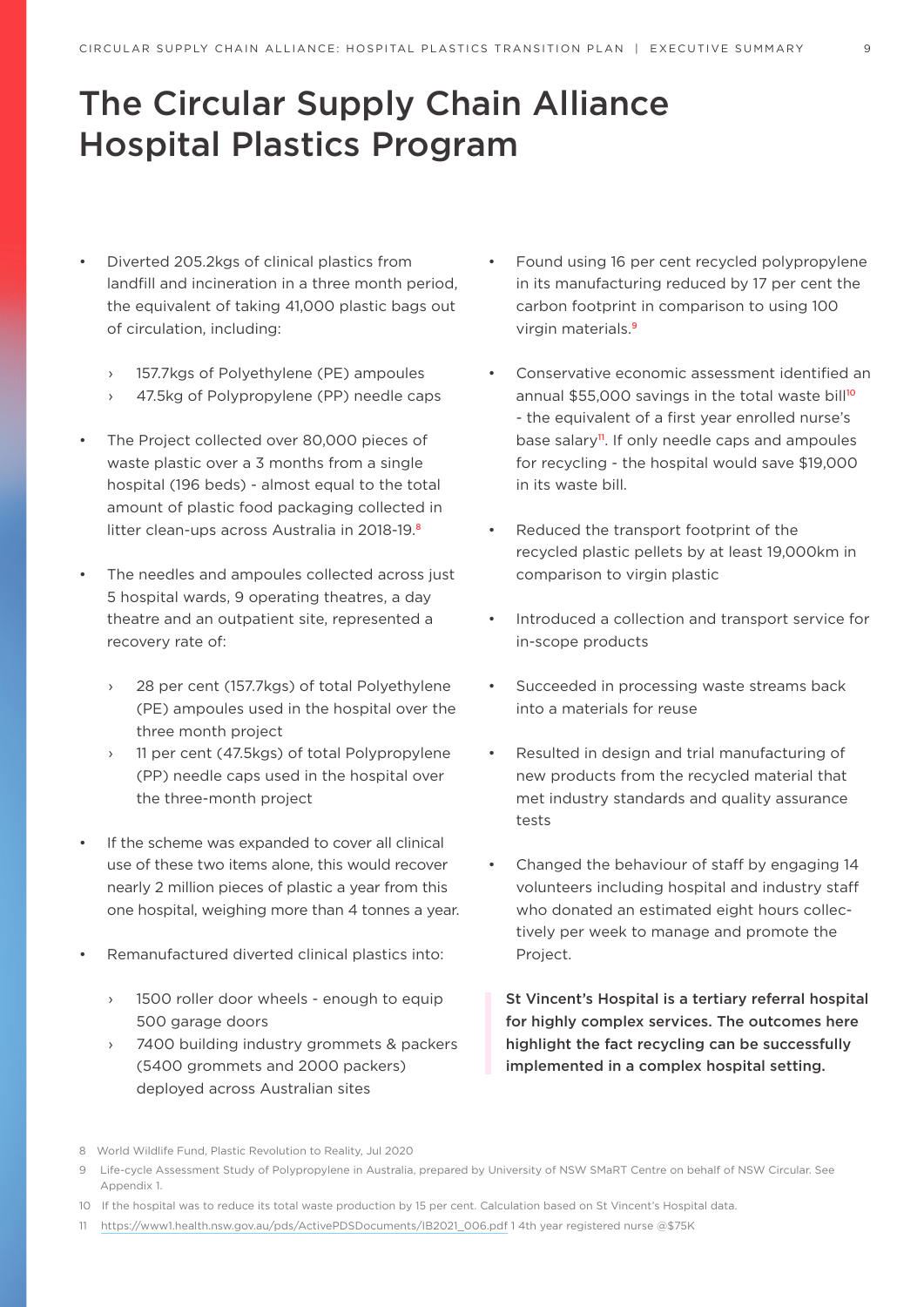## **Circular Research & Industry Challenges**



To realise the Circular Economy potential for NSW hospitals, research is essential and urgently needed along with deeper collaboration between researchers, industry and government.

This report found the key challenges facing our hospitals as they seek to leverage the economic and environmental benefits of the circular economy are design and change management - challenges also familiar to other sectors transitioning to a circular economy.

## Hospital Plastics Alliance: 13 challenges

#### Transport: Options to reduce transport costs & carbon

Challenge 1: Mobile granulation and baling systems Challenge 2: Co-locate granulation, pelletisation and manufacturing lines Challenge 3: Innovate the process to eliminate either granulation or pelletisation Challenge 4: On-site processing capability to recycle and manufacture products at hospital sites.

#### Behavioural change: Customer journeys, Education and training

Challenge 5: Customer journey mapping Challenge 6: Circular economy design in wards for safe and easy reuse and recycling Challenge 7: Information and engagement.

#### Design: Reducing waste volume, contamination & handling costs

Challenge 8: Loading docks and waste pathways designed to enable uncontaminated clean resource recovery, prevent system pinch points and reduce cost Challenge 9: Loading dock redesign solution for multiple waste streams

Challenge 10: Mechanical sorting that can manage small items

Challenge 11: New technology such as blockchain or AI tracking in the medical products supply chain for assurance and material type

Challenge 12: An application solution linked to a licensed data feed that would identify product materials for consumers to dispose of products correctly

Challenge 13: Circular economy product design guidelines.

For more information about these challenges, see **Plastics in Healthcare: The St Vincent's Hospital case study**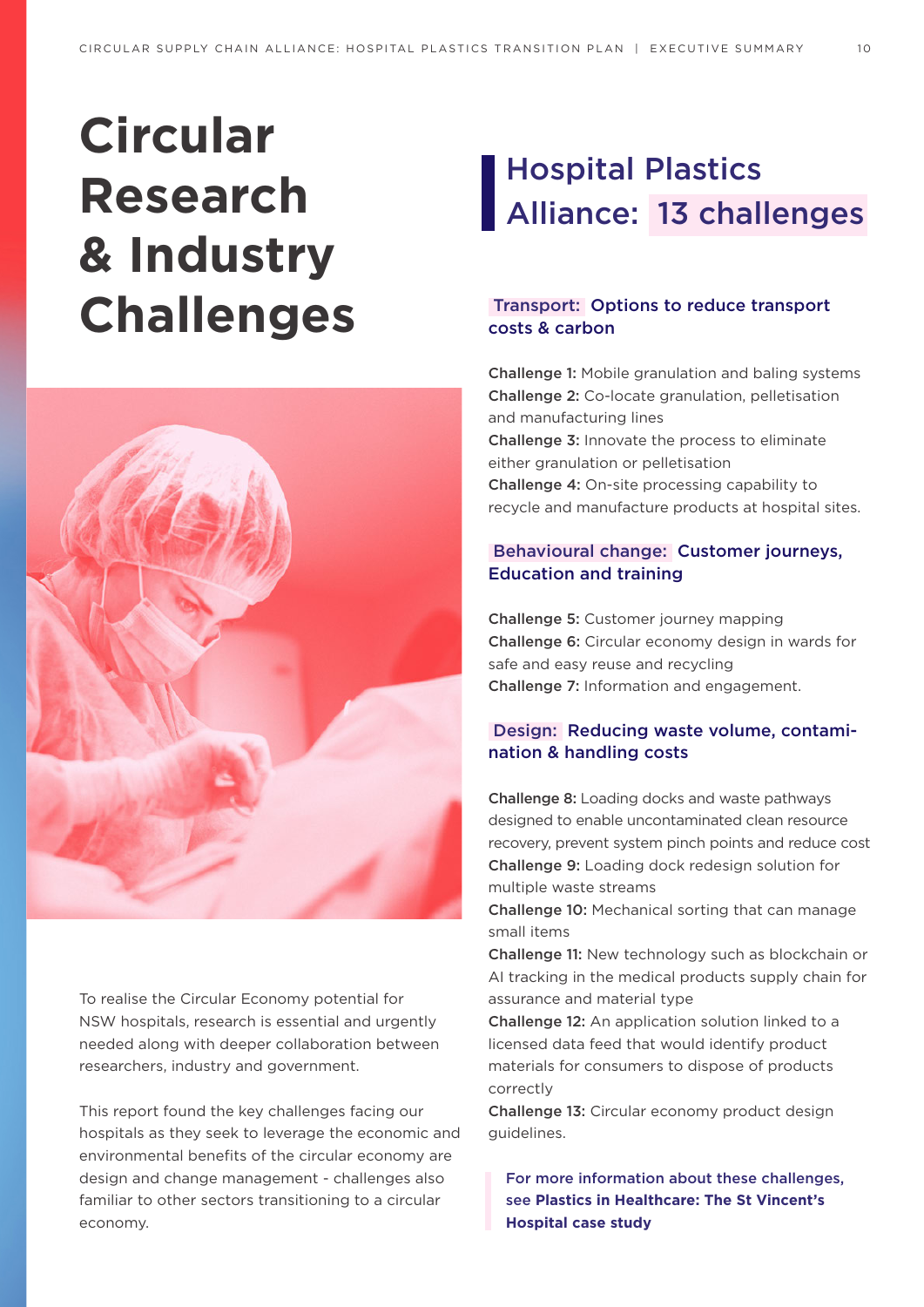## **Resources**

The outputs of this Circular Supply Chain Alliance program are useful resources for hospitals:

- **1** The Circular Supply Chain Alliance Hospital Plastics Summary of the economic and jobs opportunities of new circular recycling practices to capture clean hospital waste streams across the NSW healthcare system.
- **2** The Circular Supply Chain Alliance Hospital Plastics Case Study & Appendices documenting new circular recycling practices that were put in place to capture clean hospital waste streams, connecting this waste with a commercial manufacturing company to produce recycled components from the hospital waste.
- **3** A Playbook designed for hospitals across Australia to implement and replicate. It provides evidence on the opportunities and barriers and includes recommendations on the best approaches to recycling Polyethylene (PE) and Polypropylene (PP) single-use uncontaminated clinical hospital plastics.
- **4** A Spotlight Report by NSW Circular's Chief Circular Economist.

Ultimately NSW Circular would like to see all NSW hospitals, including the State's 220 public hospitals, transitioning to a circular economy. This Summary, Case Study, Playbook, and Spotlight report are designed to help on that journey.